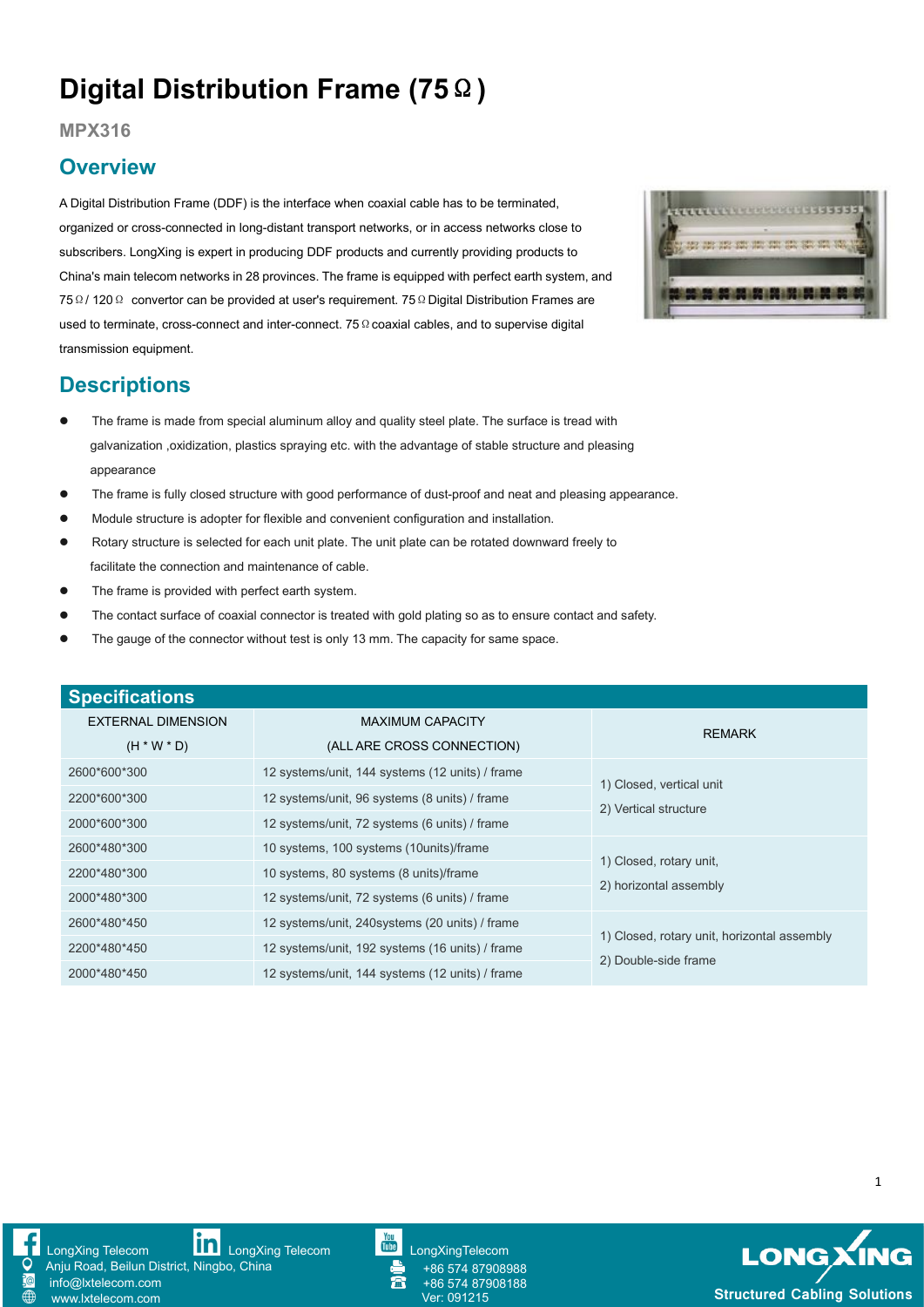



Vertical unit type

2

**LONG XING**<br>Structured Cabling Solutions

[LongXing](https://www.linkedin.com/company/longxing-telecom) Telecom **LongXing Telecom** LongXing Telecom **[LongXingTelecom](https://www.youtube.com/user/LongXingTelecom)** Anju Road, Beilun District, Ningbo, China info@lxtelecom.com [www.lxtelecom.com](http://www.lxtelecom.com/)

 $\overline{\bigoplus}$ 



+86 574 87908988 +86 574 87908188<br>Ver: 091215